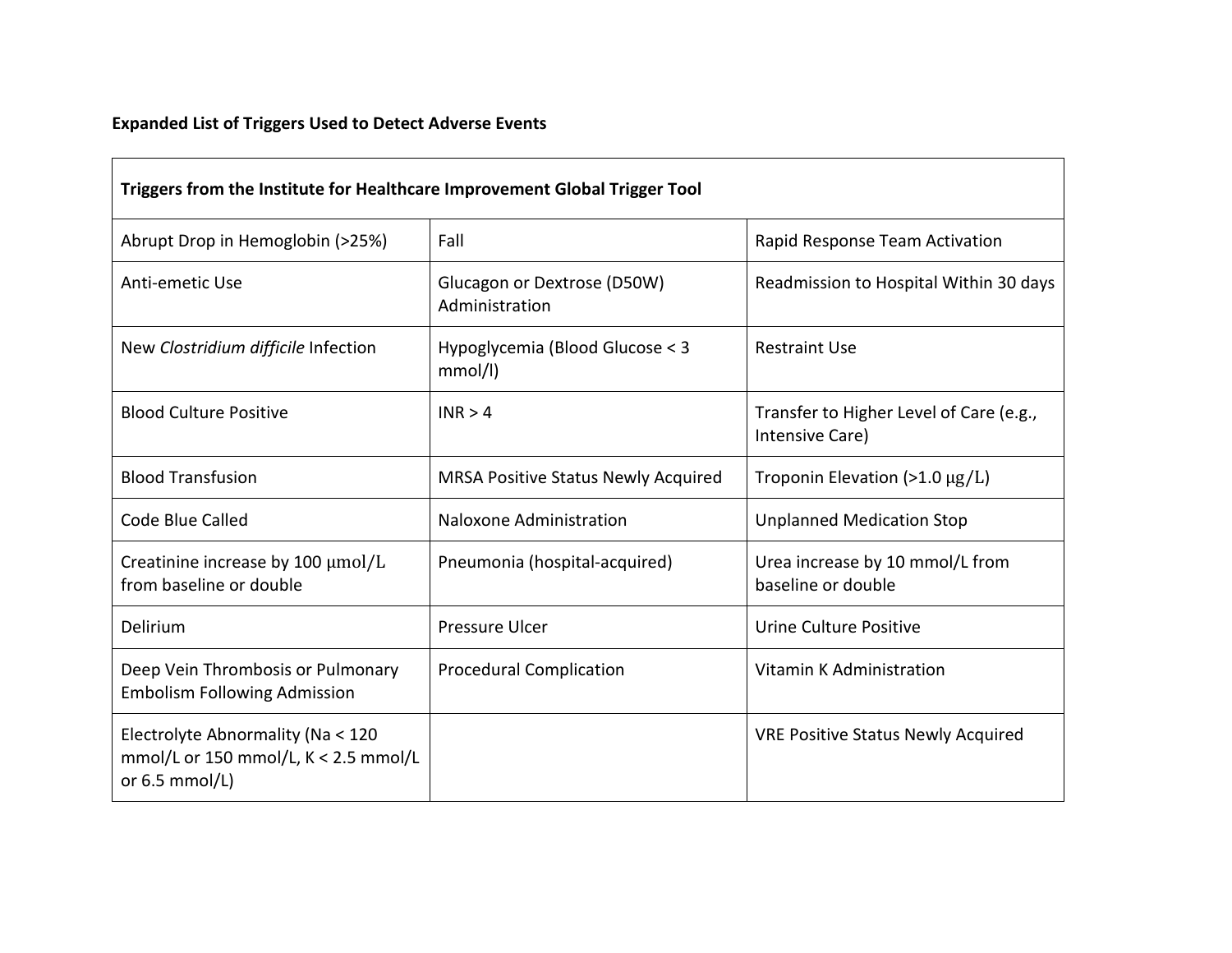| New Triggers Added to Enhance the Trigger Tool*                                                                                                                                                                       |                                                                                                                                                                                                                                                             |                                                   |                                                                                                          |  |  |
|-----------------------------------------------------------------------------------------------------------------------------------------------------------------------------------------------------------------------|-------------------------------------------------------------------------------------------------------------------------------------------------------------------------------------------------------------------------------------------------------------|---------------------------------------------------|----------------------------------------------------------------------------------------------------------|--|--|
| <b>Abnormal Vital Signs</b><br>(Heart rate > 120 beats per<br>minute or < 40 beats per<br>minute; Systolic blood<br>pressure < 80 mmHg or ><br>200 mmHg; Temperature ><br>38°C or < 35°C; Oxygen<br>saturation < 88%) | Concern brought forward by<br>healthcare team member<br>otherwise undiscoverable by<br>medical record review (loss<br>of mobility, constipation,<br>decrease oral intake, family<br>concern, missed issue on<br>handover, difficulty reaching<br>physician) | Enema or Suppository (new<br>order)               | PRN Antipsychotic<br><b>Medication Administration</b>                                                    |  |  |
| Abdominal X-Ray                                                                                                                                                                                                       | Chest X-Ray                                                                                                                                                                                                                                                 | Foley Catheter Insertion (re-<br>inserted or new) | PRN Psycotropic Medication<br>Order (Benzodiazepine or<br>Antipsychotic)                                 |  |  |
| Alternate Level of Care (ALC)<br>conversion back to acute<br>status                                                                                                                                                   | Consult to a Non Medical<br>Service (48 hr after<br>admission and beyond)                                                                                                                                                                                   | Intravenous Fluid (Re)-<br>initiated              | Rehabilitation, Palliative<br>Care or Long-Term Care<br>Application                                      |  |  |
| Antibiotic Initiation during<br>admission (greater than 12<br>hours after admission)                                                                                                                                  | Diet Texture Downgrade                                                                                                                                                                                                                                      | New antidepressant<br>administration              | Safety Report                                                                                            |  |  |
| <b>Arterial Blood Gas</b><br>Performed                                                                                                                                                                                | <b>Dietary Supplement</b><br>(new order)                                                                                                                                                                                                                    | <b>New Isolation Status</b>                       | <b>Unanticipated Death</b><br>(nothing about the severity<br>of illness that made the<br>death expected) |  |  |
| AST / ALT increase x 3 or<br>$>$ 500 U/L                                                                                                                                                                              | Dietician or SLP referral                                                                                                                                                                                                                                   | $NPO > 2$ days                                    | Urinary retention                                                                                        |  |  |